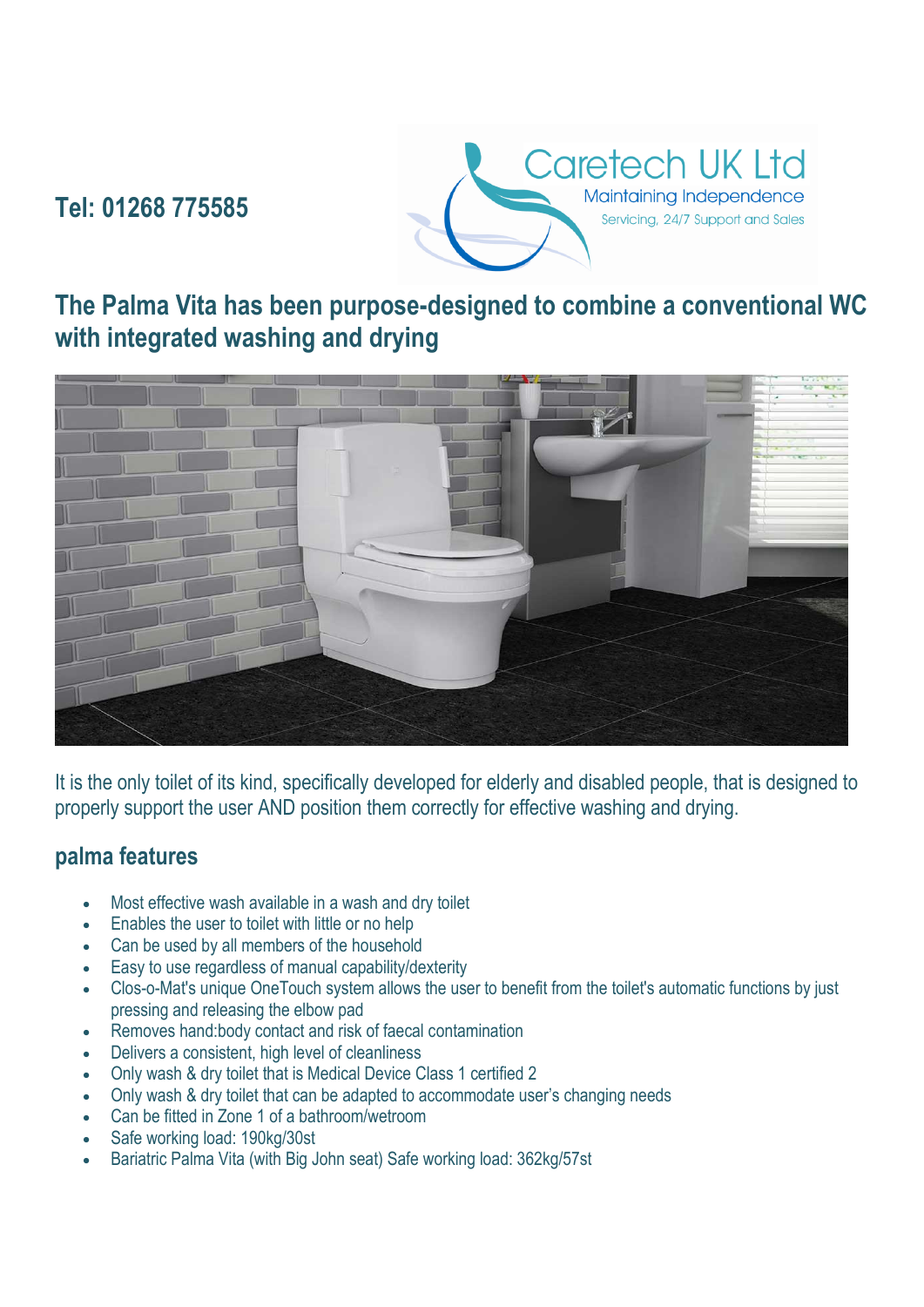The Clos-o-Mat Palma Vita with any of the accessories featured on the accessories tab achieves Medical Device Class 1 certification, in that it can be used specifically to alleviate issues arising from someone's disease, and help compensate for a person's injury or handicap, especially those who have restricted use of their hands.

## **Electrical Services**

Electrical installation should be in accordance with I.E.E. Regulations (Current Edition).

- 220/240v single phase AC supply is required, (loading 10 amp, maximum power 1300 watts).The Clos-o-Mat is supplied with 3 core cable attached. A fused spur is required for isolation.
- Spur outlet to be located in accordance with current I.E.E. Regulations (Current Edition).
- Clos-o-Mat has IPX4 rating.

#### **Bathroom/Shower Room Installations**

- The Clos-o-Mat must not be in direct line with the shower spray. Some form of partition between shower and Clos-o-Mat is advisable to prevent any water spraying directly onto the equipment.
- A shower should not be used in conjunction with the Clos-o-Mat. i.e. under no circumstances must a user shower whilst seated on the Clos-o-Mat.

#### **Water Services**

- It is essential that the entering water is cold.
- 15mm cold water service only.
- We would recommend water supply isolated via isolation valve.
- Water supply can be from level storage or mains.
- **Boiler Capacity: 1.7 litres.**
- Water rate: min. 8 l/min. max. 0.8 PMa (8 bar).
- Cistern capacity: 6-9 litres, set at 6 litres.

#### **Overflow**

• The Clos-o-Mat has an internal overflow which discharges into the W.C. pan through the flush valve.

#### **Soil Connection**

- Relevant soil connector to be sourced by installer.
- Soil connections suitable for Clos-o-Mat; S-Trap (vertical fall) wall to centre of pipe from 70mm-250mm max. P-Trap (horizontal) floor to centre of pipe 200mm max.
- The Clos-o-Mat is suitable for all turned trap outlets, through purpose made removable side covers on lower level.

## **Further Notes**

- No permanent hand rails or other obstructions should be fitted across the front or top of the unit. The white outer casing has to be pulled upwards and forward to remove for servicing purposes.
- Unit not rated for altitude. 2000m is the maximum.
- This application requires an earth connection.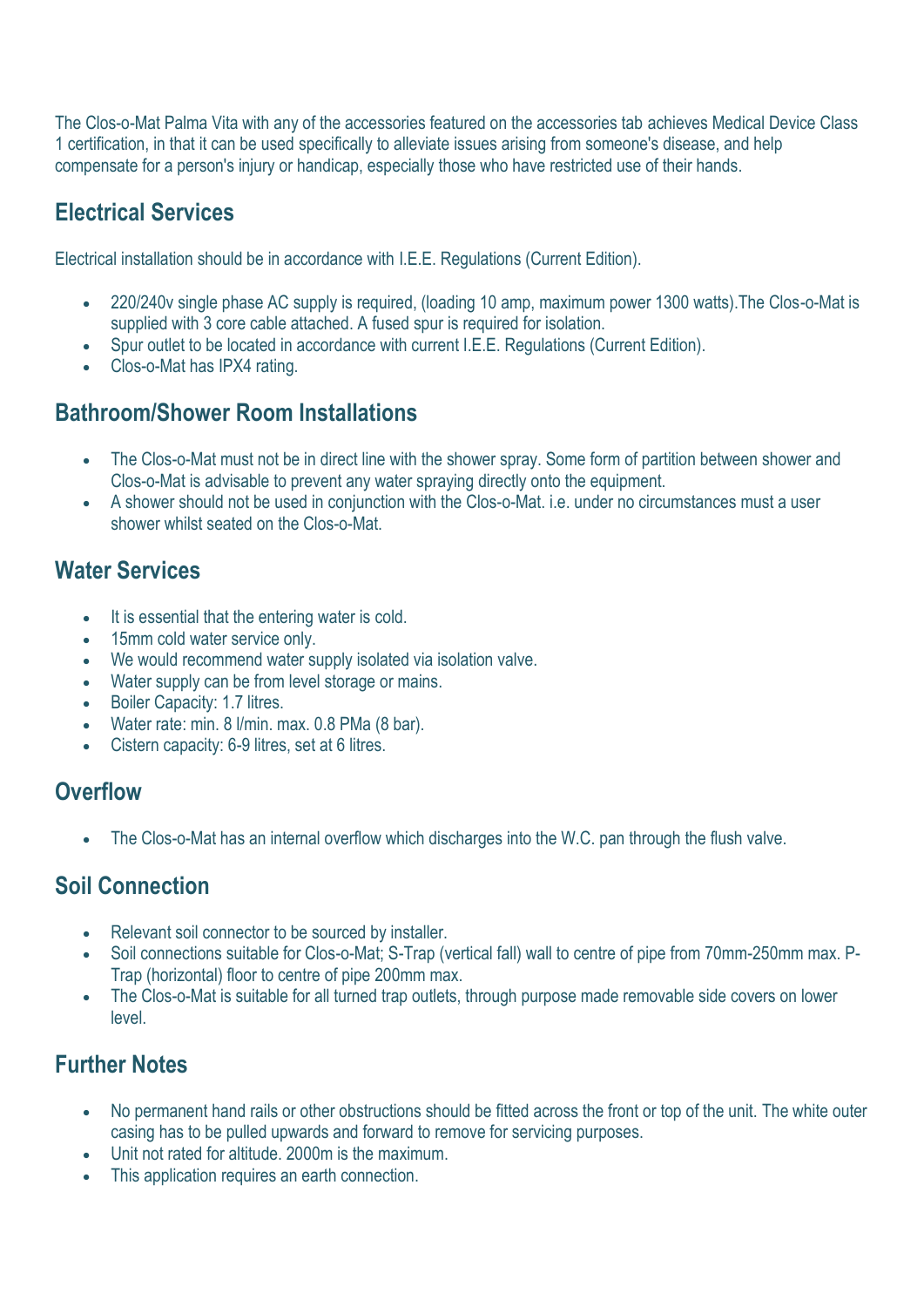

· Overall dimensions: 869mm high x 451mm wide x 730mm deep